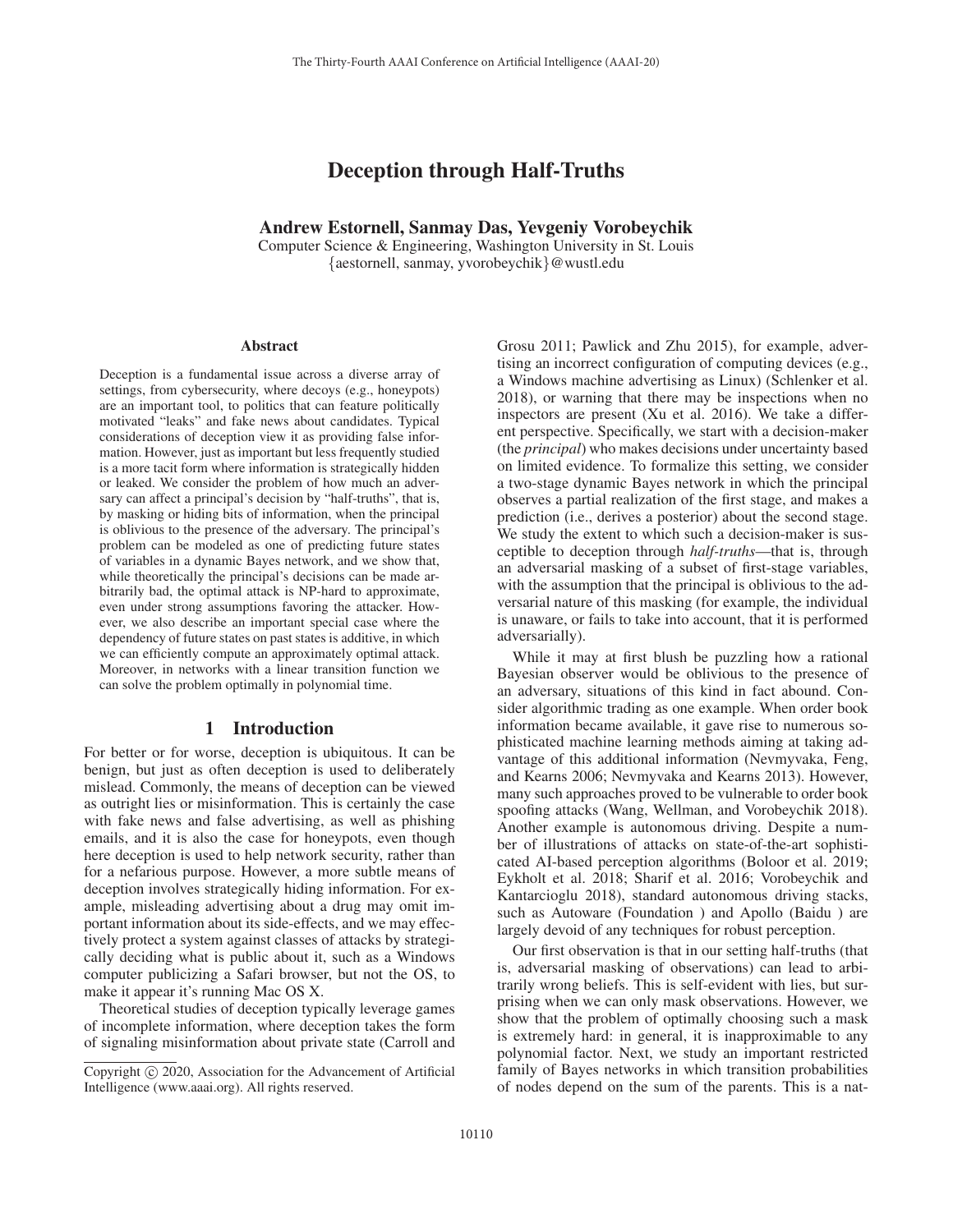ural model if we consider, for example, opinion diffusion through social influence. For example, suppose that each variable represents whether an individual likes a particular candidate in an election. The opinions in the second stage would correspond to the impact of social influence, where parents of a node are their social network neighbors. Our model means that a node's view depends on the number of their neighbors who like the candidate. In this *additive* model, we show that the problem does not admit a PTAS even when nodes have at most two parents. However, we exhibit two algorithmic approaches for solving this variant: the first an  $n$ -approximation algorithm, the second a heuristic (which admits no performance guarantees). Our experiments show that the combination of the two yields good performance in practice, even while each is limited by itself. Finally, we show that when temporal dependency is linear, we can find an optimal mask in polynomial time.

Related Work A number of prior efforts study deception, many in the context of cybersecurity. Among the earliest is work by Cohen and Koike (2003), who formalize deception as guiding attackers through (a benign part of) the attack graph. Recent *qualitative* studies of deception (Almeshekah and Spafford 2016; Stech, Heckman, and Strom 2016) offer additional insights, but do not provide mathematical modeling approaches. A series of mathematical formalizations of deception in cyber security have also been proposed (Carroll and Grosu 2011; Greenberg 1982; Ettinger and Jehiel 2010; Pawlick and Zhu 2015; Xu et al. 2016), but these tend to model *static* scenarios and misinformation, rather than information hiding. Several other mathematical models address allocation of honeypots, which is a common means for deceiving cyber attackers (Kiekintveld, Lisy, and Pibil 2015). Recently, deception has also been considered as a security game in which a defender chooses a deceptive presentation of system configuration to an attacker (Schlenker et al. 2018), but without considering half-truths or structured information representation such as a DBN.

Another relevant stream of research is that on *information design* (Rayo and Segal 2010, e.g.). In the commonly studied Bayesian persuasion model (Kamenica and Gentzkow 2011), one considers a signaling game between a sender and a receiver, where the sender has the ability to acquire superior information to the receiver, and the receiver makes a decision that yields (state-dependent) utilities for both. The key question concerns the design of the optimal signal structure. This area has recently received attention from both the algorithmic perspective (how hard is the sender's problem under different assumptions (Dughmi and Xu 2016)) and in various applications, for example pricing (Shen, Tang, and Zeng 2018), auction design (Li and Das 2019), and security games (Rabinovich et al. 2015). Our work is distinct in that it assumes an oblivious principal, but effectively considers signals which have combinatorial structure.

#### 2 Preliminaries

Consider a collection of binary variables  $X = \{X_1, ..., X_n\}.$ We define a 2-stage dynamic Bayes network over these, using superscripts to indicate time steps (0 and 1). Specifically, we assume that each  $X_i^0$  is unconditionally independent and

for each  $X_i^0$ , let  $\mathbb{P}(X_i^0 = 1) = p_i$ . Moreover, each  $X_i^1$  has a set of parent nodes  $Pa(X_i^1) \subset X^0$  (we only allow intera set of parent nodes,  $Pa(X_i^1) \subset \mathbf{X}^0$  (we only allow inter-<br>stage dependencies to simplify discussion) and for each  $X_i^1$ stage dependencies to simplify discussion), and for each  $X_i^1$ , define  $\mathbb{P}(X_i^1 = 1 | Pa(X_i^1))$  as the probabilistic relationship<br>of the associated variable with its parents (variables it deof the associated variable with its parents (variables it depends on) from stage 0. We will denote the realized values of these random variables in lower case: that is, the realization of a random variable  $X_i^t$  is  $x_i^t$ .

We use this structure to define an interaction between an attacker and a myopic observer (who we also call the *principal*). In particular, consider an observer who observes a partial realization of stage-0 variables, and aims to predict (in a probabilistic sense) the values of variables in stage 1. This high-level problem is a stylized version of a broad range of decision problems, such as voting behavior. Examples include observing candidate promises, personalities, and past voting record, to predict what they would do once elected; observing infection status for a collection of individuals on a social network, and aiming to predict who will be infected in the future; and so on. We assume that the observer is myopic in the sense that they use standard Bayesian reasoning about posterior probabilities conditional on their observations of stage-0 realizations. However, we specifically study a situation in which a malicious party adversarially masks a subset of stage-0 realizations (having first observed them). We denote the masked posterior by  $\mathbb{P}(X_i^1 = 1 | \text{Pa}(X_i^1) \setminus \eta)$ , where <br>*n* is a binary vector with  $n_i = 1$  whenever the realization  $\eta$  is a binary vector with  $\eta_i = 1$  whenever the realization of  $X_i^0$  is not observed (because it is masked). We assume that all the stage-0 realizations that are not masked are observed by the principal. Let  $X<sup>1</sup>$  denote the random vector distributed according to  $\mathbb{P}(X_i^1 = 1 | \text{Pa}(X_i^1))$  (the full set of its parents from  $\mathbf{X}^0$ ), while  $\mathbf{X}_{\eta}^1$  is a random vector distributed according to  $\mathbb{P}(X_i^1 = 1 | \text{Pa}(X_i^1) \setminus \eta)$ . More precisely, the sequence of the interaction is as follows: sequence of the interaction is as follows:

- 1. Nature generates a vector  $\mathbf{x}^0 = \langle x_1^0, ..., x_n^0 \rangle$  defining the outcomes of  $\mathbf{X}^0$  according to its prior distribution *n* outcomes of  $X^0$  according to its prior distribution p.
- 2. The attacker observes  $x^0$  and may choose up to k outcomes to hide from the observer. This decision is captured by the mask  $\eta$ .
- 3. The observer observes the partially realized state of  $X^0$ after applying the mask  $\eta$ , and makes a prediction about  $X^1$  (which we capture by the distribution of  $X^1_\eta$ ).
- 4. Nature then yields the realization of  $\mathbf{x}^1 = \langle x_1^1, ..., x_1^1 \rangle$ <br>according to the posterior distribution of  $\mathbf{X}^1$ according to the posterior distribution of **X**1.

To understand the consequence of adversarial "halftruths" of this kind, we consider two problems faced by the adversary: targeted and untargeted attacks. Specifically, let the two random vectors,  $X^1$  and  $X^1_\eta$  also stand for their respective distributions, and let  $D(\mathbf{X}^1, \mathbf{X}^1)$  be a statistical distance between the two distributions according to some distance between the two distributions according to some metric. In the untargeted case, the adversary's problem is to maximize the distance between the masked and true posterior distributions over the random vector in stage 1:

$$
\max_{\eta} D(\mathbf{X}^1, \mathbf{X}^1_{\eta}) \quad \text{s.t.}: \quad \sum_{i} \eta_i \le k. \tag{1}
$$

In the targeted case, the adversary has some desired distribution,  $\mathbf{X}_{\alpha}^1$ , and the adversary would like to push the observer's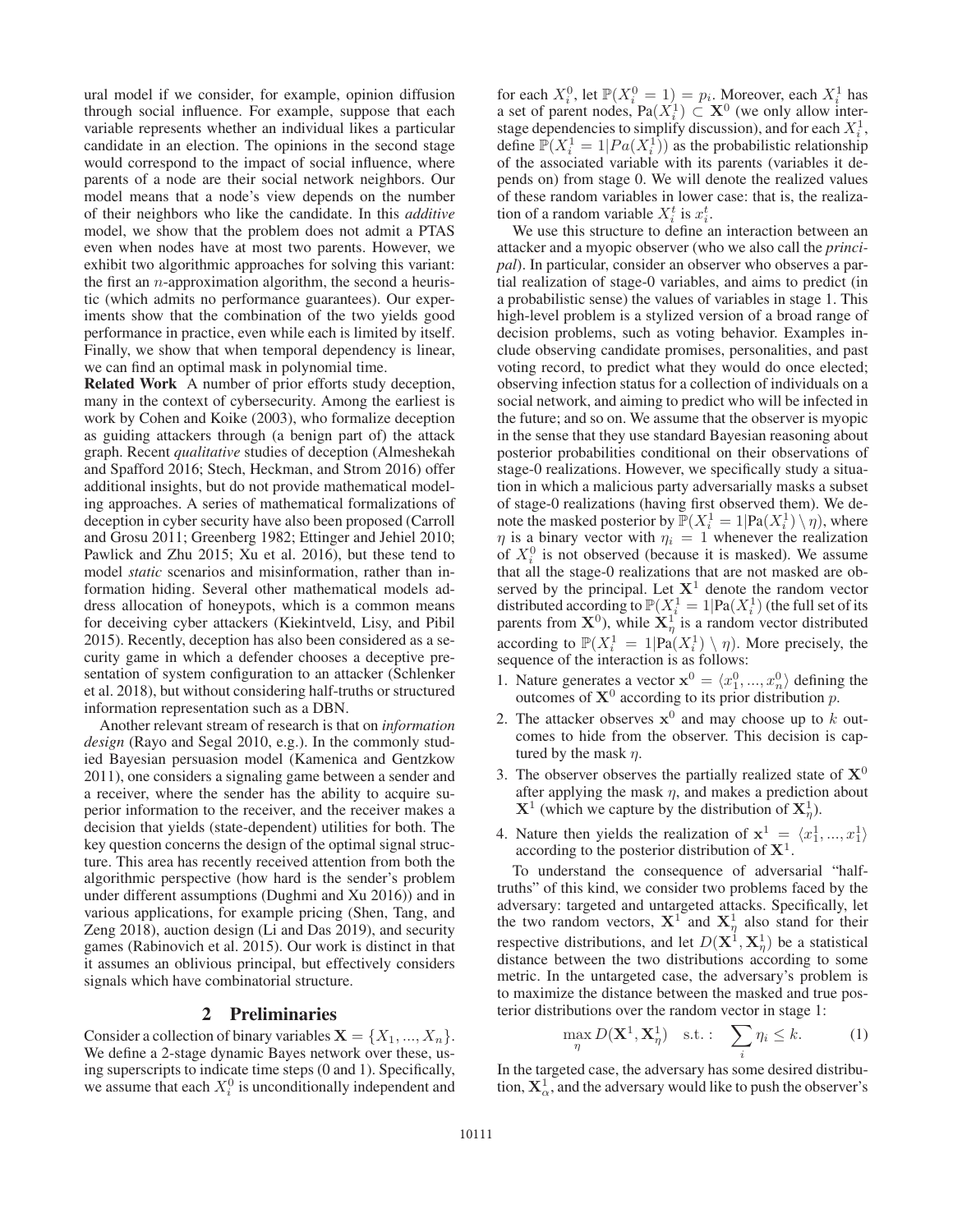perception as close to this distribution as possible. We formalize this as

$$
\min_{\eta} D(\mathbf{X}_{\alpha}^1, \mathbf{X}_{\eta}^1) \quad \text{s.t.}: \quad \sum_{i} \eta_i \le k. \tag{2}
$$

Note that in this notation we are suppressing the dependence on the prior, which is implicitly part of any problem instance faced by the adversary.

### 3 Half-Truth is as Good as a Lie

Our first result demonstrates that in a fundamental sense, in our model, there are cases where partially hiding the true current state can lead to arbitrary distortion of belief by a myopic observer.

Recall that the adversary's aim is to maximize statistical distance D between the true posterior distribution over  $X^1$ , and the posterior induced by masking a subset of variables in stage  $0, \mathbf{X}_{\eta}^1$ . We now show that for most reasonable measures of statistical distance, we can construct cases in which the adversary can make it arbitrarily large (within limits of the measure itself)—that is, the adversary can induce essentially arbitrary distortion in belief solely by masking some of the observations.

Definition 1. *We say a statistical distance is positive if for any two random variables* A, B *we have*  $D(A, B) \geq 0$ .

Note that any distance metric, or probabilistic extension of a distance metric, fits the definition of positive symmetric.

Theorem 2. *Suppose the attacker's objective is to maximize some positive statistical distance* D*. Let* **A** *and* **B** *be any vectors of binary random variables, then there exists some sequence of dynamic Bayes networks such that*

$$
\lim_{n \to \infty} (\mathbb{E}_{\mathbf{X}^0}[\max_{\eta} D(\mathbf{X}^1, \mathbf{X}_{\eta}^1)]) = \lim_{n \to \infty} (\max_{\mathbf{A}, \mathbf{B}} D(\mathbf{A}, \mathbf{B}))
$$

*Proof.* Let **A**, **B** be the vectors of binary random variables for which  $D(A, B)$  attains its maximum value, with respect to *n*. Then  $\mathbf{A} = \langle A_1, ..., A_n \rangle$ ,  $\mathbf{B} = \langle B_1, ..., B_n \rangle$  and each variable has prior  $\mathbb{P}(A_i = 1) = a_i$ ,  $\mathbb{P}(B_i = 1) = b_i$ . Let  $X^0 \to X^1$  define a dynamic Bayes network on *n* variables. For all  $1 \le j \le n$ , let  $Pa(X_j^1) = \{X_i^0 : 1 \le i \le n\}$ . That is all nodes in layer 0 are parents of every node in layer 1 is, all nodes in layer 0 are parents of every node in layer 1. Define the probability distributions over  $X^0$  and  $X^1$  by the following:  $\forall X_i^0 \in X^0$ ,  $\mathbb{P}(X_i^0 = 1) = \epsilon$ . Next,  $\forall X_i^1 \in X^1$ ,<br> $\mathbb{P}(X_i^1 = 1 | \exists x_i^0 = 1) = b_i$ , and  $\mathbb{P}(X_i^1 = 1 | \nexists x_i^0 = 1) = a_i$ .  $\mathbb{P}(X_i^1 = 1 | \exists x_i^0 = 1) = b_i$  and  $\mathbb{P}(X_i^1 = 1 | \nexists x_i^0 = 1) = a_i$ .<br>For each x we will consider the value of  $D(\mathbf{X}_i^1, \mathbf{X}_i^1)$ .

For each *n* we will consider the value of  $D(\mathbf{X}^1, \mathbf{X}^1)$  un-<br>r three types of events that could occur with respect to the der three types of events that could occur with respect to the possible outcomes,  $x^0$  of  $X^0$ , the adversary's budget k, and the adversary's choice of which nodes to hide conditional on **x**0. Each of these settings admits a unique type of optimal play from the adversary. Specifically

- (1)  $\sum_{X_1^0} x_2^0 = 0$ . In this case the adversary will hide k random nodes since all outcomes are 0.
- (2)  $\sum_{X_1^0} x_2^0 = m \le k$ . In this case the adversary will hide only the  $m$  nodes whose outcomes are 1.
- (3)  $\sum_{X_j^0} x_j^0 = m > k$ . In this case the adversary will hide nothing.

In events of type (1) when there is no mask  $X^1 = A$ . When a mask  $\eta$  is employed,  $\mathbf{X}_{\eta}^1 = \mathbf{B}$  with probability  $1 - (1 - \epsilon)^k$ ,<br>and  $\mathbf{Y}_{\eta}^1 = \mathbf{A}$  with probability  $(1 - \epsilon)^k$ . Thus, in this esting and  $X_{\eta}^1 = A$  with probability  $(1 - \epsilon)^k$ . Thus, in this setting,

$$
\mathbb{E}[D(\mathbf{X}^1, \mathbf{X}_\eta^1)] = (1 - (1 - \epsilon)^k)D(\mathbf{A}, \mathbf{B})
$$

$$
+ (1 - \epsilon)^k D(\mathbf{A}, \mathbf{A})
$$

Events of this type occur with probability  $(1 - \epsilon)^n$ .

In events of type (2), without  $\eta$  we have  $X^1 = B$ . Since  $m \leq k$  and all nodes with outcome 0 are hidden. Thus, in light of  $\eta$  we have  $\mathbf{X}_{\eta}^1 = \mathbf{A}$  with probability  $(1 - \epsilon)^m$ , and  $\mathbf{X}^1 = \mathbf{B}$  with probability  $(1 - \epsilon)^m$ . Therefore, the ex- $X_{\eta}^1 = B$  with probability  $1 - (1 - \epsilon)^m$ . Therefore, the ex-<br>pected value in this setting is pected value in this setting is

$$
\mathbb{E}\big[D(\mathbf{X}^1, \mathbf{X}_\eta^1)\big] = (1 - (1 - \epsilon)^m)D(\mathbf{B}, \mathbf{B}) + (1 - \epsilon)^m D(\mathbf{B}, \mathbf{A})
$$

Events of this type occur with probability  $\binom{n}{m} \epsilon^m (1-\epsilon)^{n-m}$ <br>for each  $m \leq k$ for each  $m \leq k$ .

In events of type (3) there are more nodes yielding 1 in layer 0 than the adversary is capable of hiding. So  $X^1 = X^1_{\eta} = A$ . Events of this type occur with probabil-<br> $X^1 = X^1_{\eta} = A$ . Events of this type occur with probability  $\binom{n}{m} \epsilon^m (1 - \epsilon)^{n-m}$  for each  $m > h$ .<br>For notational convenience and with

For notational convenience, and without loss of generality, we will reorder the nodes in  $X_n^0$  after the observations are made by the adversary, such that for  $0 \le j \le m$ ,  $x_j^0 = 1$ .<br>Suppose  $k = n$  similar analysis holds for any constant frac-Suppose  $k = n$ , similar analysis holds for any constant fraction of *n*. Since  $D$  is positive symmetric we have,

$$
\mathbb{E}_{\mathbf{X}^0} \Big[ \max_{\eta} D(\mathbf{X}^1, \mathbf{X}_{\eta}^1) \Big] \geq D(\mathbf{A}, \mathbf{B}) \big( 1 - (1 - \epsilon)^n \big) (1 - \epsilon)^n + D(\mathbf{B}, \mathbf{A}) \bigg( \sum_{m=1}^n {n \choose m} \epsilon^m (1 - \epsilon)^{n-m} (1 - \epsilon)^m \bigg)
$$

Using the binomial identities we can reduce the above equation to form

$$
D(\mathbf{A}, \mathbf{B})(1 - (1 - \epsilon)^n)(1 - \epsilon)^n
$$
  
+
$$
D(\mathbf{B}, \mathbf{A})(1 - \epsilon)^n ((\epsilon + 1)^n - 1)
$$

Thus, since both terms in the above sum are positive, it remains only to be shown for  $\epsilon = \frac{\log(n)}{n}$ ,

$$
(1 - \epsilon)^n ((\epsilon + 1)^n - 1) \to 1 \text{ as } n \to \infty
$$

This limit can be evaluated as follows

$$
= \lim_{n \to \infty} \left( 1 - \frac{\log(n)}{n} \right)^n \left( \left( 1 + \frac{\log(n)}{n} \right)^n - 1 \right)
$$

Using a slight variation to the identity  $\lim_{n\to\infty}(1+\frac{a}{n})^{cn} =$ <br> $e^{ac}$  we can obtain that this limit does in-fact converge to 1  $e^{ac}$ , we can obtain that this limit does in-fact converge to 1. Thus giving the desired result that

$$
\lim_{n \to \infty} (\mathbb{E}_{\mathbf{X}^0}[\max_{\eta} D(\mathbf{X}^1, \mathbf{X}^1_{\eta})]) = \lim_{n \to \infty} (\max_{\mathbf{A}, \mathbf{B}} D(\mathbf{A}, \mathbf{B}))
$$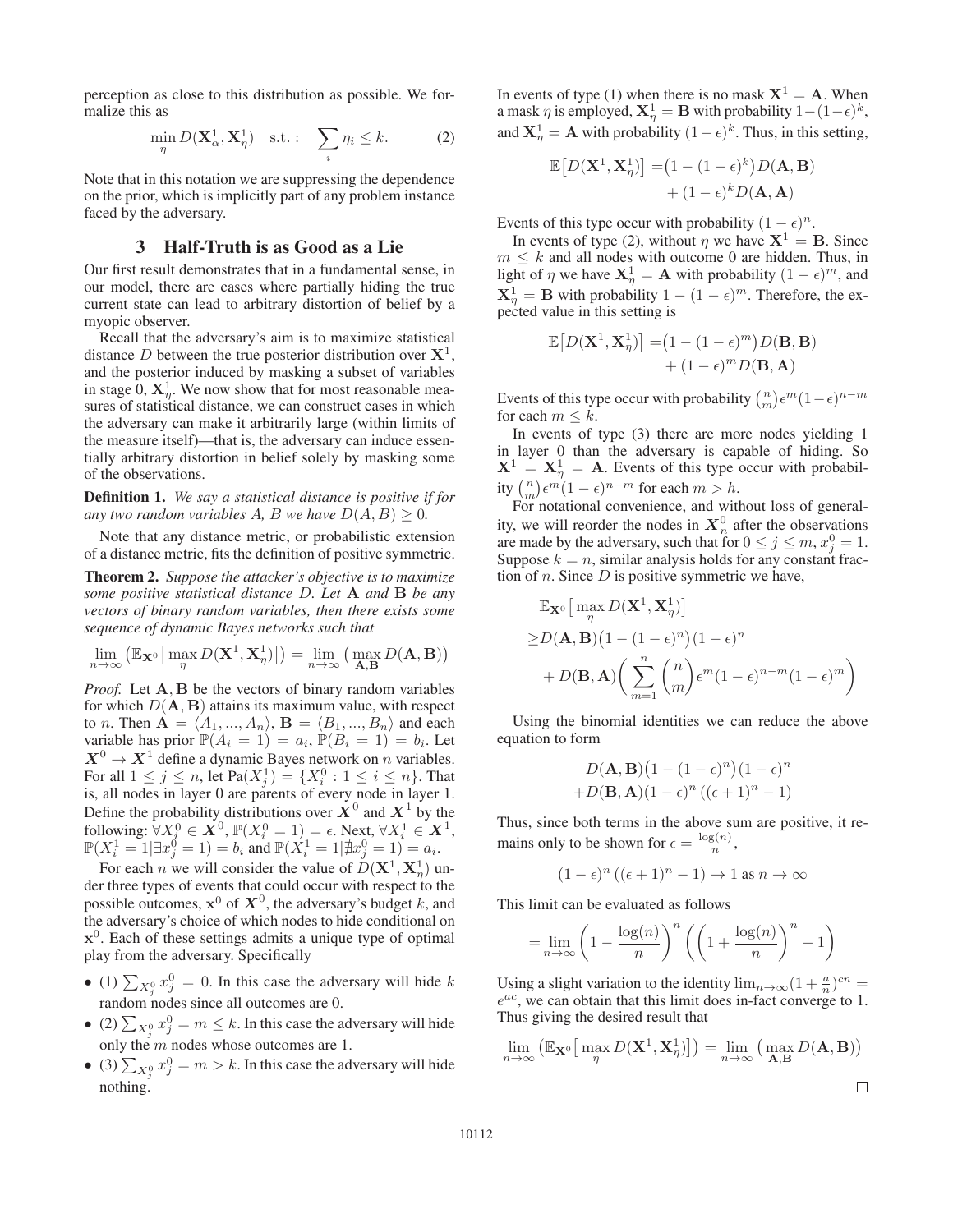## 4 Computational Complexity of Deception by Half-Truth

Let  $X^0 \rightarrow X^1$  define a dynamic Bayes network over a set of *n* binary random variables. Let  $x^0$  be a binary vector describing the realized outcomes of **X**0.

In the remainder of the paper, we restrict attention to particular distance metrics of the form:

untargeted: 
$$
D(\mathbf{X}^1, \mathbf{X}^1, \mathbf{X}^1) = \mathbb{E}\left[\|\mathbf{X}^1 - \mathbf{X}^1, \mathbf{X}^1, \mathbf{X}^1, \mathbf{X}^1, \mathbf{X}^1, \mathbf{X}^1, \mathbf{X}^1, \mathbf{X}^1, \mathbf{X}^1, \mathbf{X}^1, \mathbf{X}^1, \mathbf{X}^1, \mathbf{X}^1, \mathbf{X}^1, \mathbf{X}^1, \mathbf{X}^1, \mathbf{X}^1, \mathbf{X}^1, \mathbf{X}^1, \mathbf{X}^1, \mathbf{X}^1, \mathbf{X}^1, \mathbf{X}^1, \mathbf{X}^1, \mathbf{X}^1, \mathbf{X}^1, \mathbf{X}^1, \mathbf{X}^1, \mathbf{X}^1, \mathbf{X}^1, \mathbf{X}^1, \mathbf{X}^1, \mathbf{X}^1, \mathbf{X}^1, \mathbf{X}^1, \mathbf{X}^1, \mathbf{X}^1, \mathbf{X}^1, \mathbf{X}^1, \mathbf{X}^1, \mathbf{X}^1, \mathbf{X}^1, \mathbf{X}^1, \mathbf{X}^1, \mathbf{X}^1, \mathbf{X}^1, \mathbf{X}^1, \mathbf{X}^1, \mathbf{X}^1, \mathbf{X}^1, \mathbf{X}^1, \mathbf{X}^1, \mathbf{X}^1, \mathbf{X}^1, \mathbf{X}^1, \mathbf{X}^1, \mathbf{X}^1, \mathbf{X}^1, \mathbf{X}^1, \mathbf{X}^1, \mathbf{X}^1, \mathbf{X}^1, \mathbf{X}^1, \mathbf{X}^1, \mathbf{X}^1, \mathbf{X}^1, \mathbf{X}^1, \mathbf{X}^1, \mathbf{X}^1, \mathbf{X}^1, \mathbf{X}^1, \mathbf{X}^1, \mathbf{X}^1, \mathbf{X}^1, \mathbf{X}^1, \mathbf{X}^1, \mathbf{X}^1, \mathbf{X}^1, \mathbf{X}^1, \math
$$

where the expectation is with respect to the product distribution of the two random variables and  $p \in \mathbb{N} \cup \{\infty\}$ . These are natural distances in the context of random variables, and correspond to the Lukaszyk-Karmowski metric (LKM) of statistical distance between the distributions. We call the resulting problems (of computing the optimal mask given a prior and a realization of variables at layer 0) *Deception by Bayes Network Masking (DBNM)* for the untargeted case, and *Targeted Deception by Bayes Network Masking (TDBNM)* for the targeted case. We now show that this problem does not even admit a polynomial factor approximation for any p.

### Theorem 3. *If DBNM has a deterministic, polynomial-time, polynomial approximation, for any value of* p*, then P=NP.*

*Proof.* Suppose that there exists a deterministic, polynomial factor, polynomial time approximation of DBNM. We will show that under this assumption SAT can be solved in polynomial time. Consider an instance of SAT defined by a set of Boolean variables  $B$  and a Boolean function  $\Phi$ , whose terms are the elements of  $B$ . The objective is to determine if there exists an assignment of the variables in  $B$  such that Φ evaluates to 1. An arbitrary instance of SAT can be encoded into DBNM in the following manner. Let  $X^0 = B$ ,<br>Pa $(X_1^1) = X^0$ , and define  $\mathbb{P}(X_1^1 = 1 | Pa(X_1^1)) = \Phi$  (that is,  $\text{Pa}(X_1^1) = \mathbf{X}^0$ , and define  $\mathbb{P}(X_1^1 = 1 | \text{Pa}(X_1^1)) = \Phi$  (that is,  $X_1^1 = 1$  if and only if the formula  $\Phi$  evaluates to true). For all other  $i \neq 1$   $\mathbb{P}(X_1^1 = 1 | \text{Pa}(X_1^1)) = 0$  Lastly set each all other  $j \neq 1$ ,  $\mathbb{P}(X_j^1 = 1 | \text{Pa}(X_j^1)) = 0$ . Lastly, set each prior  $\mathbb{P}(X_i^0 = 1) = \frac{1}{2^{2n}}$  and set  $\mathbf{x}^0 = \langle 1, 1, ..., 1 \rangle$ .<br>In the case that  $b = 1$ ,  $\forall b \in B$ , yields  $\Phi = 0$ , the

In the case that  $b = 1, \forall b \in B$ , yields  $\Phi = 0$ , the objective the attacker is to select a mask *n* that maximize the value of the attacker is to select a mask  $\eta$  that maximize the value of  $\mathbb{P}(X_1^1 = 1 | \mathbf{x}^0 \setminus \eta)$ . For a given mask  $\eta$ ,  $\mathbf{y}_1^0$  be any outcome<br>that agrees with  $\mathbf{x}^0$  on all in  $\mathbf{X}^0 \setminus \eta$  i.e.  $\eta$ ,  $\eta$ ,  $\eta$  for all that agrees with  $\mathbf{x}^0$  on all in  $\mathbf{X}^0 \setminus \eta$ , i.e.  $x_i = y_{\eta,i}^0$  for all  $\mathbf{Y}^0 \notin \mathbb{R}$  Let  $X_i^0 \notin \eta$ . Let

$$
a_{\mathbf{y}_{\eta}^0} = ||\mathbf{x}^0 - \mathbf{y}_{\eta}^0||_1
$$

Then, for any  $\eta$  we have,

$$
\mathbb{P}(X_{\eta,1}^1 = 1 | \mathbf{x}^0) = \sum_{\mathbf{y}_{\eta}^0} \mathbb{P}(\mathbf{y}_{\eta}^0) \mathbb{P}(X_1^1 = 1 | \mathbf{y}_{\eta}^0)
$$
  
= 
$$
\sum_{\mathbf{y}_{\eta}^0} \mathbb{P}(X_1^1 = 1 | \mathbf{y}_{\eta}^0) (1 - \frac{1}{2^{2n}})^{a_{\mathbf{y}_{\eta}^0}} (\frac{1}{2^{2n}})^{|\eta| - a_{\mathbf{y}_{\eta}^0}}
$$

A certificate for the SAT instance can be generated via assigning  $b_i = 1$  if  $X_i^0 \notin \eta$  and  $b_i = 0$  if  $X_i^0 \in \eta$ . To see<br>that this certificate is valid consider two cases on *n*. The first that this certificate is valid, consider two cases on  $\eta$ . The first being,  $\eta$  corresponds to an assignment of B yielding  $\Phi = 0$ , and the second being when the assignment gives  $\Phi = 1$ .

In the first case, let  $\mathbf{y}_\eta^{(0)}$  be the  $\mathbf{y}_\eta^{(0)}$  outcome such that  $y_{\eta,i}^0 =$ <br>for all  $X^0 \subseteq \mathbb{R}$  and  $y_0^0 = 1$  for all  $X^0 \notin \mathbb{R}$ 0 for all  $X_i^0 \in \eta$  and  $y_{\eta,j}^0 = 1$  for all  $X_j^0 \notin \eta$ .

Then, since  $\mathbb{P}(X_1^1 = 1 | \mathbf{y}'_n^0) = 0$ , we have

$$
\sum_{\mathbf{y}_{\eta}^{0}} \mathbb{P}(X_{1}^{1} = 1 | \mathbf{y}_{\eta}^{0})(1 - \frac{1}{2^{2n}})^{a_{\mathbf{y}_{\eta}^{0}}}( \frac{1}{2^{2n}})^{|\eta| - a_{\mathbf{y}_{\eta}^{0}}}
$$

$$
= \sum_{\mathbf{y}_{\eta}^{0} \neq \mathbf{y}_{\eta}^{'0}} \mathbb{P}(X_{1}^{1} = 1 | \mathbf{y}_{\eta}^{0})(1 - \frac{1}{2^{2n}})^{a_{\mathbf{y}_{\eta}^{0}}}( \frac{1}{2^{2n}})^{|\eta| - a_{\mathbf{y}_{\eta}^{0}}}
$$

Note that for each  $y_{\eta}^0 \neq y_{\eta}^{'0}, |\eta| - a_{\mathbf{y}_{\eta}^0} \ge 1$ . Thus,

$$
= \sum_{\mathbf{y}_{\eta}^{0} \neq \mathbf{y}_{\eta}^{'0}} \mathbb{P}(X_{1}^{1} = 1 | \mathbf{y}_{\eta}^{0})(1 - \frac{1}{2^{2n}})^{a_{\mathbf{y}_{\eta}^{0}}}\left(\frac{1}{2^{2n}}\right)^{|\eta| - a_{\mathbf{y}_{\eta}^{0}}}
$$

$$
\leq \sum_{\mathbf{y}_{\eta}^{0} \neq \mathbf{y}_{\eta}^{'0}} \frac{1}{2^{2n}} \leq 2^{n}\left(\frac{1}{2^{2n}}\right) = \frac{1}{2^{n}}
$$

Therefore, if the adversary selects a mask that does not correspond to a satisfying assignment for  $\Phi$ , its utility is at most  $\frac{1}{2^n}$ .

The next case to consider is when the adversary selects a a mask which induces  $\Phi = 1$ . In this case, we have

$$
\sum_{\mathbf{y}_{\eta}^{0} \neq \mathbf{y}_{\eta}^{'0}} \mathbb{P}(X_{1}^{1} = 1 | \mathbf{y}_{\eta}^{0})(1 - \frac{1}{2^{2n}})^{a_{\mathbf{y}_{\eta}^{0}}}\left(\frac{1}{2^{2n}}\right)^{|\eta| - a_{\mathbf{y}_{\eta}^{0}}}
$$

$$
+ \mathbb{P}(X_{1}^{1} = 1 | \mathbf{y}_{\eta}^{'0})(1 - \frac{2}{2^{2n}})^{a_{\mathbf{y}_{\eta}^{'0}}}
$$

$$
\geq (1 - \frac{1}{2^{2n}})^{a_{\mathbf{y}_{\eta}^{'0}}} \geq (1 - \frac{1}{2^{2n}})^{n}
$$
if *n* induces an assignment of *R* that yields  $\Phi -$ 

Thus, if  $\eta$  induces an assignment of B that yields  $\Phi = 1$ , the adversary utility at least  $(1 - \frac{1}{\epsilon})^n$ . Which converges to 1 adversary utility at least  $(1 - \frac{1}{2^{2n}})^n$ . Which converges to 1, from below, faster than an polynomial of *n*. from below, faster than an polynomial of  $n$ .

By these two cases, we know that when  $\Phi$  is satisfiable, there exists a mask with value at least  $(1 - \frac{1}{2^{2n}})^n$  and that no mask corresponding to  $\Phi = 0$  can have value greater no mask corresponding to  $\Phi = 0$  can have value greater than  $\frac{1}{2^n}$ . In addition to the results of these two cases, we also know that an optimal mask can achieve no more than also know that an optimal mask can achieve no more than a value of 1, since only 1 node in  $X<sup>1</sup>$  has outcomes dependent on  $X^0$  and any  $L_p$  norm applied to a vector with only a single nonzero dimension will evaluate to exactly the value of the dimension. Therefore, if a polynomial approximation of the optimal solution were to be given, one could deduce the satisfiability of  $\Phi$  based on the value of the mask  $\eta$ . That is if  $V(\eta) \leq \frac{1}{2^n}$ , then  $\Phi$  is not satisfiable, and if  $V(\eta) > (1 - 1)^n$  then  $\Phi$  is satisfiable and *n* gives the  $V(\eta) \ge (1 - \frac{1}{2^{2n}})^n$ , then  $\Phi$  is satisfiable and  $\eta$  gives the satisfying assignment. satisfying assignment.

This covers all but the case when  $b_i = 1, \forall b_i \in B$ , yields  $\Phi = 1$ . In this case, the adversary could return a mask of value arbitrarily close to  $0$  even though  $\Phi$  has a satisfying assignment. This case is easily remedied by choosing to check the assignment  $b_i = 1, \forall b_i \in B$ , before running the approximation.

Under this scheme we could use the polynomial approximation algorithm to determine if a given instance of SAT is satisfiable. Since SAT is NP complete, the existence of such an approximation algorithm would imply that  $P = NP$ . П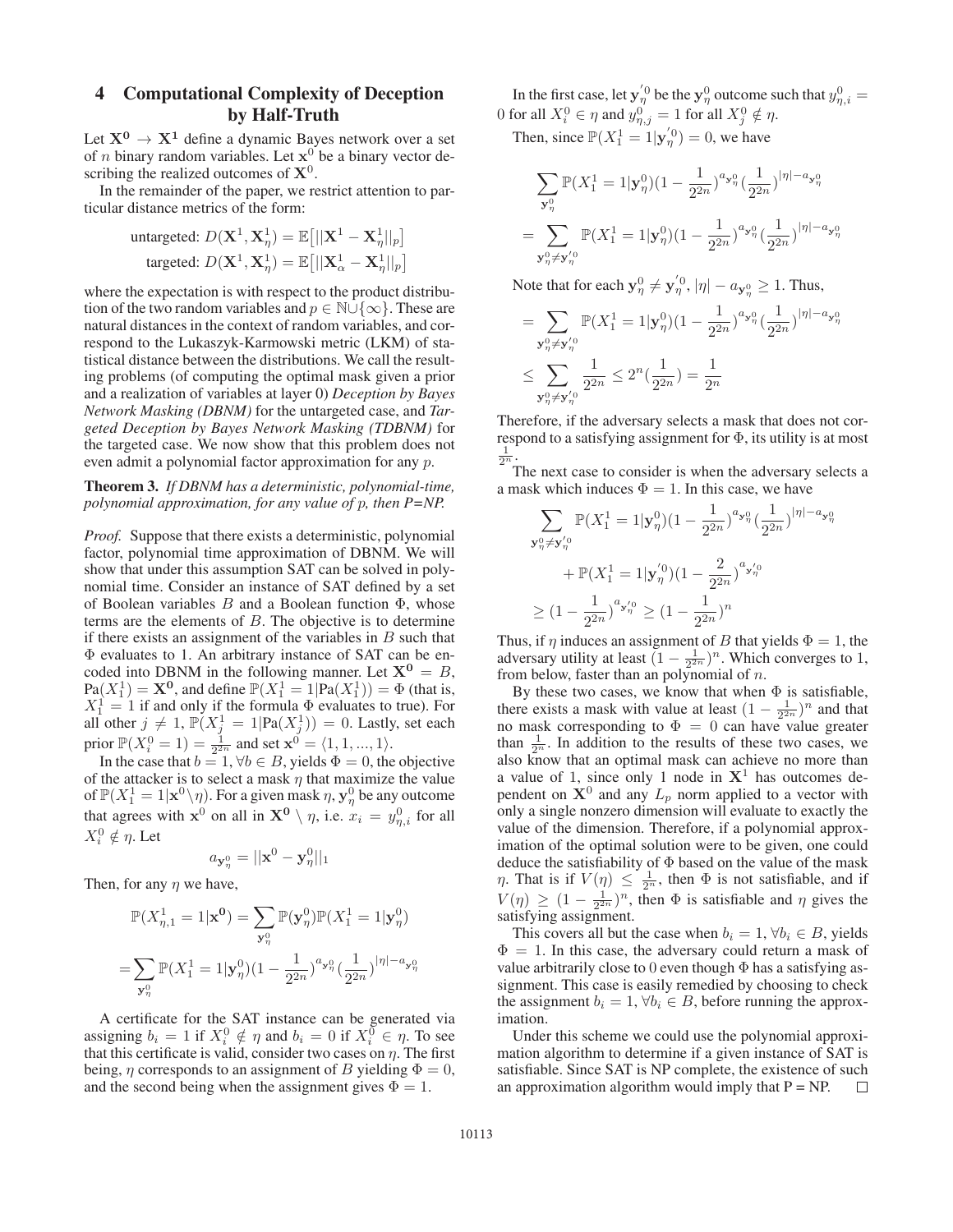Next, we show that this inapproximability obtains even if we consider randomized algorithms.

Theorem 4. *If DBNM has a randomized polynomial factor approximation with constant probability, for any* p*, then PR = NP.*

*Proof.* Using the previous construction from SAT to DBNM. If there existed an algorithm that could produce a polynomial factor approximation of the constructed instance of DBNM with some constant probability  $p \in (0, 1)$ , then the same line of reasoning in the above proof yields a polynomial time algorithm that can determine if a true instance of SAT is satisfiable with probability at  $p \in (0, 1)$ . This algorithm could then be run  $\frac{1}{p}$  times to obtain a success rate of  $1 - (1 - p)^{\frac{1}{p}} \ge 1 - \frac{1}{e} \ge \frac{1}{2}$ . Moreover, the algorithm would never falsely identify a non-satisfiable instance as satisfiable. never falsely identify a non-satisfiable instance as satisfiable. The existence of such an algorithm would imply that  $SAT \in$ RP, and since SAT is NP-complete and RP is closed under L-reductions, this would also imply that  $RP = NP$ .  $\Box$ 

Finally, we extend the hardness results above to the targeted version of our problem.

Corollary 5. *If TDBNM has a deterministic polynomial time, polynomial approximation, or a randomized polynomial time, polynomial approxiation with constant probability, for any* p*, then P=NP or RP=NP respectivly.*

*Proof.* In both cases we can set  $X_\alpha = \langle 1, 0, ..., 0 \rangle$  and our objective is exactly the same as it was in the untargeted case, with the only difference being that we need not consider the case when  $b_i = 0$  for all  $i \leq n$  yields  $\Phi = 1$ , since  $\eta = \emptyset$ is an optimal mask. Once we have this setting for  $X_\alpha$ , the proof follows identically to the proofs of 3 and 4. П

# 5 Approximation Algorithm for the Additive Case

Our result above shows that polynomial approximations of the optimal solution are intractable in the general case, when the adversary must be able to compute the optimal mask for any prior and any realization of the variables in layer 0. Therefore, we now turn our focus to cases where the DBN exhibits special structure on the transition probabilities. We start with DBNs with *additive* transition structure, which we define next.

**Definition 6.** We say a transition probability for  $X_i$  is addi*tive if*

$$
\mathbb{P}(X_i = 1 | Pa(X_i)) = \mathbb{P}(X_i = 1 | Z_i)
$$

where  $Z_i = \sum_{X_j^0 \in Pa(X_i^1)} X_j^0$ 

We term the problem of finding an optimal adversarial mask when all transitions are additive *ADBNM*, for *Additive DBNM* in the untargeted case, and *TADBNM* refers to the corresponding targeted problem.

## 5.1 Inapproximability in the Additive Case

First, we show that even this case is inapproximable, but now in the sense that no PTAS exists for this problem.

Theorem 7. *No PTAS exists for either ADBNM (untargeted) or TADBNM (targeted), when*  $p = 1$ *, unless P=NP, (even for monotone transition functions, when nodes have at most 2 parents).*

*Proof.* To show that no PTAS exists for either problem, we will reduce from Dense  $k$ -Subgraph (DKSG). An instance of DKSG is defined by a budget k and a graph  $G = (V, E)$ . The objective is to find a vertex set  $\overline{S} \subset V$  such that  $|\{(u, v) \in E : u, v \in S\}|$  is maximized while  $|S| \leq k$ .

To reduce an instance of DKSG to an instance of ADBNM perform the following actions. First, let  $X^0 = \{X_v^0 : v \in V\}$  and let  $X^1 = \{X_v^1 : v \in V\}$  For each  $X^0 \in V$ V } and let  $\mathbf{X}^1 = \{X^1_{(u,v)} : (u,v) \in E\}$ . For each  $X^0_v \in \mathbf{Y}^0$  let  $\mathbb{R}^n \times \mathbb{R}^n$  and  $\mathbb{R}^n$  are solutionally small. This again  $X^0$ , let  $\mathbb{P}(X_v^0 = 0) = \epsilon$  for arbitrarily small  $\epsilon$ . It is easy to check that for  $\epsilon = \frac{1}{\epsilon}$  similar reasoning to our previous to check that for  $\epsilon = \frac{1}{2^{2n}}$ , similar reasoning to our previous<br>bardness result holds. Lastly, set  $\mathbb{P}(X^1 \mid Z \rightarrow) = 1$  if hardness result holds. Lastly, set  $\mathbb{P}(X_{(u,v)}^1 | Z_{(u,v)}) = 1$  if  $z_{(u,v)} = 2$  and  $\mathbb{P}(X_{(u,v)}^1 | Z_{(u,v)}) = 0$  otherwise. Suppose that  $\mathbf{x}^0 = 0, 0, ..., 0$  >. For TADBNM we need one extra condition that  $\mathbf{X}_{\alpha} = \langle 1, 1, \dots, 1 \rangle$ . Now, let  $\eta \subset \mathbf{X}^0$  be any mask. Then, for each pair  $X_v^0, X_u^0 \in \eta$ , we have

$$
\mathbb{E}[|X_{(u,v)}^1 - X_{\eta,(u,v)}^1| \,|\mathbf{x}^0] = (1 - \epsilon)^2
$$

Therefore, for a given  $\eta$ , the attacker's total utility is

$$
\sum_{X_u^0, X_v^0 \in \mathbf{X}^1: u \neq v} (1 - \epsilon)^2 = \beta (1 - \epsilon)^2
$$

where  $\beta$  is the number of unique pairs contained in  $\eta$ . Hence, the maximum utility an attacker can obtain is  $\beta^*(1 - \epsilon)^2$ where  $\beta^*$  is the maximum number of distinct pairs  $X_v^1, X_u^1$ that can be contained in any  $\eta$  of size at most k. Since each such pair represents an edge in  $E$  and  $\eta$  represents a collection of vertices of  $V$ , the maximum dense  $k$ -subgraph has size  $\beta^*$  and is given by the vertices in  $\eta$ . That is, if a given mask  $\eta$  has utility  $\beta(1 - \epsilon)^2$ , then the vertices in  $\eta$  correspond to a subgraph of cardinality  $\beta$ . Similarly, if  $S \subset V$ describes a subgraph of size  $\beta$ , then by mapping the vertices in S to a mask  $\eta$ , the attacker can achieve utility  $\beta(1 - \epsilon)^2$ .

Since the objectives of the two problems share arbitrary similarity, if a PTAS where to exists for ADBNM, then that same PTAS also exists for DKSG. However, unless P=NP no such algorithm exists for DKSG. Thus, no PTAS exists for ADBNM, unless P=NP.  $\Box$ 

**Theorem 8.** *For*  $p \in \mathbb{N}_{\geq 2} \cup \{\infty\}$  *ADBNM (untargeted) or TADBNM (targeted), when*  $p = 1$ *, unless P=NP, (even for monotone transition functions, when nodes have at most 2 parents).*

*Proof.* We will use the same reduction from DKSG used in the proof of Theorem 7. Under construction, and for a general p, the attacker's utility for any  $\eta$  is

$$
\sum_{i=1}^{n} \mathbb{P}\left(\sum_{X_j^0 \in \mathbf{X}^0} X_j^0 = i\right) i^{\frac{1}{p}}
$$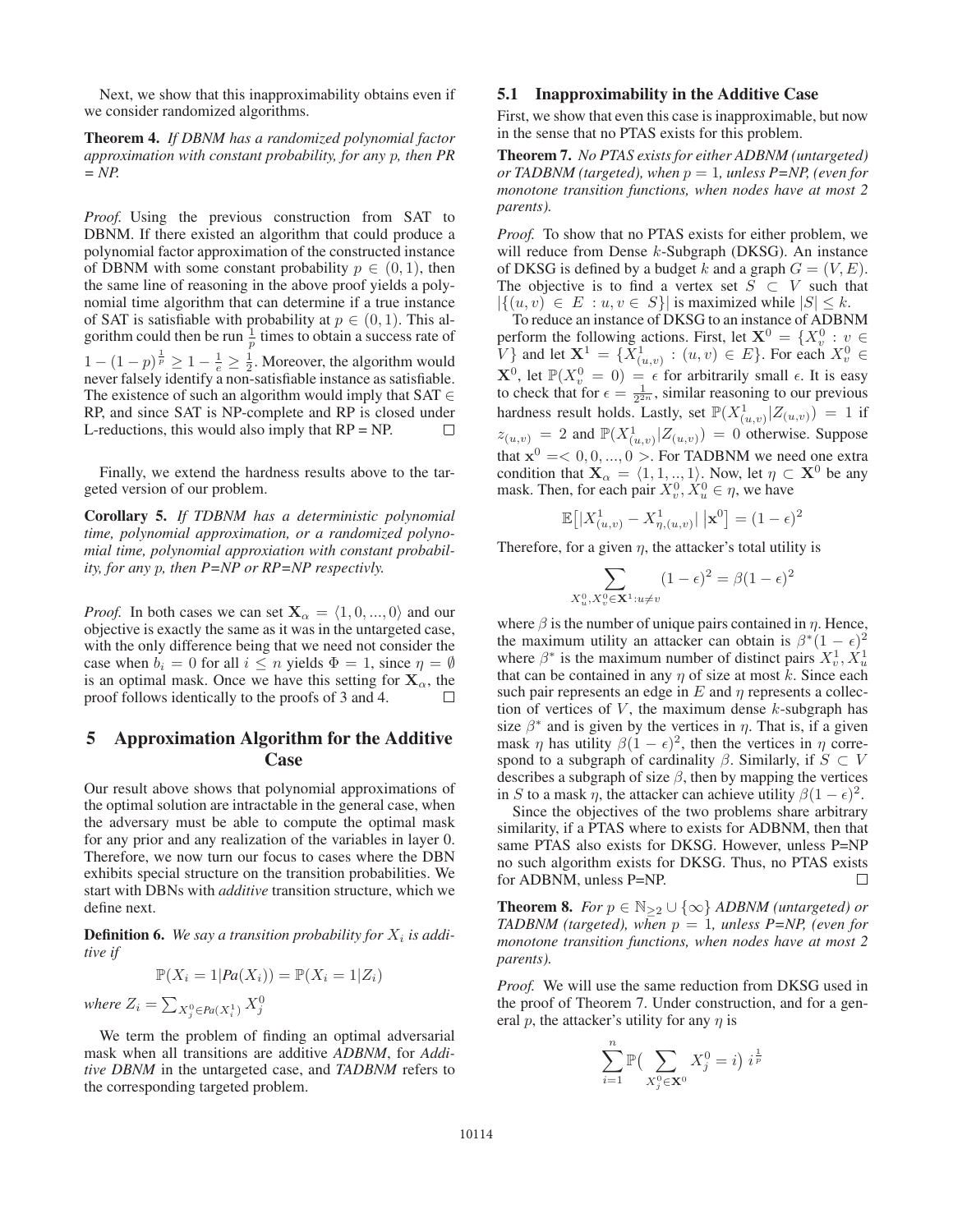with the understanding that  $i \frac{1}{\infty} = 1$ . Note that this objective function is monotone with respect to the number of unique function is monotone with respect to the number of unique pairs  $X_u^0, X_v^0 \in \eta$  that correspond to edges  $(u, v) \in E$ . Fur-<br>ther since each node in  $X^0$  is identical each such pair conther, since each node in  $X^0$  is identical each such pair contributes the same increase to the objective function. Therefore, the objective function increases with respect to the number of unique pairs corresponding to edges in the original graph, independent of which pair is added. Therefore the objective function of the attacker is maximized by finding the largest set of unique pairs  $X_u^0, X_v^0$  which correspond to edges in the graph, this is the exact objective of the original DKSG problem, meaning that a valid solution to one problem is exactly a valid solution to the other and both ADBNM and TADBNM are NP hard for  $p > 1$ .  $\Box$ 

#### 5.2 Approximation Algorithm

While even the ADBNM special case is inapproximable in a sense, we now present our first positive result, which is an n-approximation (recall that the best known approximation of DKSG is  $\Theta(n^{1/4})$ , and we showed that our problem is no easier in the reduction above).

First, we impose an additional restriction on the problem: we assume that all transition functions have the propriety that  $\mathbb{P}(X_i^1 = 1 | Z_i)$  is monotone with respect to  $Z_i$ . We pro-<br>pose Algorithm 0 for this problem. Next, we show that this pose Algorithm 0 for this problem. Next, we show that this algorithm yields a provable approximation guarantee.

Algorithm 1 Approximation algorithm

1: bestMask :=  $\emptyset$ 2: for each  $X_i^1 \in \mathbf{X}^1$  do 3:  $\eta := \emptyset$ <br>4.  $S_0 = \emptyset$ 4:  $S_0 = \{X_j^0 \in \text{Pa}(X_i^1) : x_j^0 = 0\}$ <br>5.  $S = \{Y_j^0 \in \text{Pa}(X_j^1) : x_j^0 = 1\}$ 5:  $S_1 = \{X_j^0 \in \text{Pa}(X_i^1) : x_j^0 = 1\}$ 6: Select  $S \in \{S_1, S_0\}$  on the target of  $X_i^1$ <br>7. while  $|n| \leq k$  and  $S \setminus n \neq \emptyset$  do 7: while  $|\eta| < k$  and  $S \setminus \eta \neq \emptyset$  do <br>8:  $x := \operatorname{argmin}_{S \cup \Omega} \mathbb{P}(X^0 \neq \emptyset)$ 8:  $x := \operatorname{argmin}_{X_j^0 \in S} \mathbb{P}(X_j^0 \neq x_j^0)$ 9: add x to  $\eta$ 10: **if**  $V(\eta) > V(\text{bestMask})$  then<br>11: **bestMask** :=  $\eta$ 11: bestMask :=  $\eta$ <br>return bestMask

**Proposition 9.** *For any*  $p \in \mathbb{N} \cup \{\infty\}$  *Algorithm 1 achieves a* n−*approximation on both targeted and untargted attacks.*

*Proof.* The algorithm generates one mask for each node  $X_i^1 \in \mathbf{X}^1$ . The associated mask,  $\eta_i$ , is meant to push the observer's perception of  $\mathbb{P}(X_i^1 | z_i)$  as close to some extreme (0 or 1) as possible. We will examine the contribution that (0 or 1) as possible. We will examine the contribution that the  $X_i^1$ , most pushed to the desired extreme, makes to the attacker's total utility. Suppose  $\mathbb{P}(X_i^1 = 1 | z_i^n)$  is being nushed to 1. A symmetric argument will hold in the case pushed to 1. A symmetric argument will hold in the case of 0. Let  $X_a^1 = \arg \max_{X_i}$  $\left( \max_{\eta_i} \mathbb{P}\left(X_i = 1 | z_i^{\eta_i}\right) \right)$  and let  $Q_a = \mathbb{P}(X_i^1 = 1 | z_i^n)$ . Next we will show that  $Q_a$  is at least  $\frac{1}{n}$  of the optimal solution no matter what  $L_p$  norm is used. The attacker's utility is given by  $\mathbb{E}[||\mathbf{X}_{\eta_i}^1 - \mathbf{X}^1||_p],$ 

where  $X_{\eta_i} - X^1$  is a binary vector. For finite p we have,

$$
||\mathbf{X}_{\eta_i} - \mathbf{X}^1||_p = \left(\sum_{i=1}^n |x_{\eta i} - x_i|\right)^{\frac{1}{p}} \leq n^{\frac{1}{p}}
$$

and in the case when  $p = \infty$  we have

$$
||\mathbf{X}_{\eta_i} - \mathbf{X}^1||_p = \max_i |x_{\eta i} - x_i| \le 1
$$

Under any p the attackers utility on  $\eta_a$  is at least  $Q_a||1||_p =$  $Q_a$ . To get the actual bound on approximation we will split on 3 cases. The first being when  $p = 1$ , the second being when  $2 < p < \infty$  and the third being when  $p = \infty$ . In each case, each node has probability at most  $Q_a$  to attian the desired outcome (0 or 1). In the first case, when  $p = 1$ , the attacker's optimal utility is upper-bounded by

$$
\sum_{i=1}^{n} i \binom{n}{i} Q_a^i (1 - Q_a)^{n-i} = n Q_a
$$

Hence the ratio to the optimal solution given by  $\eta_a$  is  $\frac{Q_a}{Q_a n} =$  $\frac{1}{n}$ . In the second case, when  $2 < p < \infty$ , we have that the attackers ontimal utility is upper-bounded by attackers optimal utility is upper-bounded by

$$
\sum_{i=1}^{n} i^{\frac{1}{p}} \binom{n}{i} Q_a^i (1 - Q_a)^{n-i}
$$
  

$$
\leq \sum_{i=1}^{n} i \binom{n}{i} Q_a^i (1 - Q_a)^{n-i} = nQ_a
$$

and again we get that the ratio to the optimal solution is  $\frac{1}{n}$ .

Lastly, when  $p = \infty$  the attackers utility is exactly the probability that there exists at least one node with the desired outcome. Since each node has at most probability  $Q_a$ to yield the desired outcome, the attacker's optimal utility is at most  $1 - (1 - Q_a)^n$  and the attacker's utility on  $\eta_a$  is at least  $Q_a$ . Thus the ratio to the optimal solution is at least  $\frac{Q_a}{1-(1-Q_a)^n}$ . By montonicity and evaluation of the limit as  $Q_a \to 0$  we see that  $\frac{1}{n} \leq \frac{Q_a}{1-(1-Q_a)^n}$ . Therefore, for any  $p \in \mathbb{N} \cup \{\infty\}$  we get an approximation ratio of at least  $\frac{1}{n}$  $\Box$ 

## 5.3 Heuristic

In addition to our approximation algorithm above, we propose a simple heuristic approach for approximating the optimal mask. The heuristic is a hill-climbing strategy in which, at each iteration, we add the node to  $\eta$  that results in the maximum increase of the value of  $\eta$ ; see Algorithm 0. As we demonstrate in the experiments below, the combination of the algorithm and the heuristic performs much better than either in isolation (and, of course, jointly achieves the napproximation above).

We now show that by itself, heuristic can be arbitrarily bad. Fix  $n > 3$  such that  $2|n$ , let  $k = \frac{n}{2}$ , and let  $p_i = 1 - \epsilon$ <br>for a sufficiently small  $\epsilon$ . Suppose  $x^0 = \epsilon$  0.0, 0, 5. Let for a sufficiently small  $\epsilon$ . Suppose  $\mathbf{x}^0 = \langle 0, 0, ..., 0 \rangle$ . Let  $\text{Pa}(X^1) = \{X^0, X^0, ..., X^0, \ldots\}$  and for each  $X^1$  with  $i > 1$  $Pa(X_1^1) = \{X_1^0, X_1^0, ..., X_{n/2}^0\}$ , and for each  $X_i^1$  with  $i > 1$ , let

$$
\text{Pa}(X_i^1) = \{X_{n/2+1}^0, ..., X_n^0\}. \text{ Define } \mathbb{P}(X_1^1 = 1|z_1) = \epsilon z_1
$$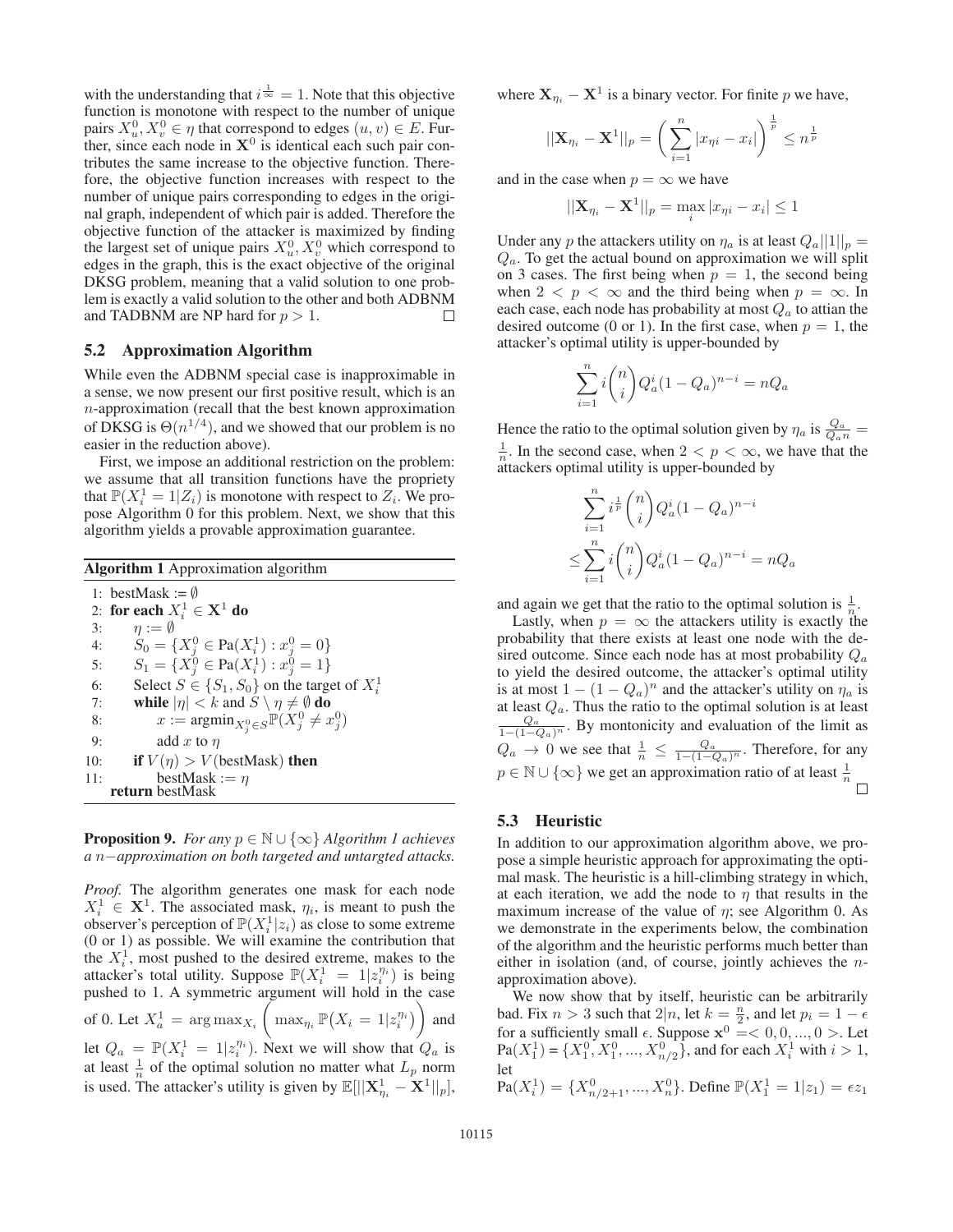#### Algorithm 2 Heuristic algorithm

1: bestMask :=  $\emptyset$ 2:  $\eta := \emptyset$ 3: while  $|\eta| < k$  do 4:  $x := \text{node with largest increase to } V(\eta)$ <br>5:  $\eta = \eta \cup \{x\}$  $\eta = \eta \cup \{x\}$ 6: **if**  $V(\eta) > V$  (bestMask) **then**<br>7: **bestMask** =  $\eta$ bestMask =  $\eta$ return bestMask

and for all  $i > 1 \mathbb{P}(X_i^1 = 1 | z_i) = 0$  if  $z_i < \frac{n}{2}$ , and  $\mathbb{P}(X^1 = 1 | z_i) = 1$  if  $z_i = \frac{n}{2}$ . Then we can see that the opti- $\mathbb{P}(X_i^1 = 1 | z_i) = 1$  if  $z_i = \frac{n}{2}$ . Then we can see that the optimal mask, in both the hiding and flipping case is to hide all mal mask, in both the hiding and flipping case is to hide all nodes  $X_{n/2+1}^1, ..., X_n^1$ . Which, results in a value of at least  $\frac{n}{2}(1-\epsilon)^{n/2}$  in the hiding case, and  $\frac{n}{2}$  in the flipping case.<br>However, since the only way to greedily increase the value However, since the only way to greedily increase the value of  $\eta$  is to keep hiding nodes from  $\{X_1^0, ..., X_{n/2}^0\}$ , the mask produced by the heuristic will have value  $(1 - \epsilon)^{n/2} \epsilon \frac{n}{2}$ . Thus, we get a ratio of we get a ratio of

$$
\frac{(1-\epsilon)^{n/2}\epsilon \frac{n}{2}}{\frac{n}{2}(1-\epsilon)^{n/2}} = \epsilon
$$

Note that  $\epsilon$  is independent of n. Thus, as  $\epsilon \to 0$  the value of the heuristic solution also converges to  $0 \forall n > 3$ .

Next we will define and discuss linear Bayesian networks, on such networks this proposed heuristic is guaranteed to find the optimal solution, although doing so can be achieved by a much simpler algorithm which we will also discuss.

# 6 Polynomial-time Algorithm for Linear Bayesian Networks

Our final contribution is a further restriction on the DBN that yields a polynomial-time algorithm for computing an optimal mask for the adversary. Specifically, we consider networks in which each transition function is of the form

$$
\mathbb{P}(X_i^1 = 1 | \text{Pa}(X_i^1)) = \sum_{X_j^0 \in \text{Pa}(X_i^1)} a_{ij} X_j^0.
$$

We call these *linear Bayesian networks*.

Theorem 10. *In linear Bayesian networks the optimal solution to DBNM and TDBNM can be computed in polynomial time for the*  $l_1$ *-norm.* 

*Proof.* Consider the untargeted case first. Let **x**<sup>0</sup> be the outcome given by nature. Let  $y^0$  be any outcome of  $X^0$  which agrees with  $x^0$  on all elements except those in  $\eta$ . More specifically, if  $X_j^0 \notin \eta$  then  $x_j^0 = y_j^0$  and if  $X_j^0 \in \eta$  then  $y_j^0$  is free to be either 0 or 1.

For notational convenience we define the following variables for any mask  $\eta$ , and for any  $X_i^1 \in \mathbf{X}^1$  let

$$
P_{i,r} = \text{Pa}(X_i^1) \cap \eta_r \text{ and } P_i = \text{Pa}(X_i^1) \cap \eta
$$
  

$$
Q_i = \sum_{X_j^0 \in \text{Pa}(X_i^1)} a_{ij} x_j^0 \text{ and } R_i = \sum_{X_j^0 \in \text{Pa}(X_i^1) \setminus \eta} a_{ij} x_j^0
$$

then attacker's utility on  $X_1^i$  can be given as

$$
Q_i + R_i + \sum_{X_j^0 \in P_i} a_{ij} p_j - 2Q_i (R_i + \sum_{X_j^0 \in P_i} a_{ij} p_j)
$$

Consider the change in value of  $\eta$  when adding some  $X_r^0 \in$  $\text{Pa}(X_i^1) \setminus \eta$  denote this new mask as  $\eta_r = \eta \cup \{X_r^0\}$ . Assume that  $r^0 = 1$  a symmetric argument will vield a similar result that  $x_r^0 = 1$ , a symmetric argument will yield a similar result<br>when  $x^0 = 0$ . For notational convenience, let  $B' = B_1 - 1$ . when  $x_i^0 = 0$ . For notational convenience, let  $R'_i = R_i - 1$ .<br>Then the difference in value of *n* and *n*, is Then, the difference in value of  $\eta$  and  $\eta_r$  is

$$
Q_i + R'_i + \sum_{X_j^0 \in P_{i,r}} a_{ij} p_j - 2Q_i (R'_i + \sum_{X_j^0 \in P_{i,r}} a_{ij} p_j)
$$
  
-  $Q_i - R_i - \sum_{X_j^0 \in P_i} a_{ij} p_j + 2Q_i (R_i - \sum_{X_j^0 \in P_i} a_{ij} p_j)$   
=  $-a_{ir} p_r (1 - 2Q_i)$ 

Thus for any  $X_i^1 \in \mathbf{X}^1$  if we hide  $X_i^0$  when  $x_i^0 = 1$ , then the change in utility to  $X_i^1$ 's contribution to the total utility the change in utility to  $X_i^1$ 's contribution to the total utility is  $-p_r a_{ir} (1 - 2Q_i)$ , and similarly when  $x_r^0 = 0$ , the change<br>is  $n_r a_{ir} (1 - 2Q_i)$ . Thus in both cases we get that hiding  $X^0$ is  $p_r a_{ir} (1 - 2Q_i)$ . Thus in both cases we get that hiding  $X_r^0$ <br>causes the attacker's utility to increase by  $(-1)^{\beta_r} n_r a_{ir} (1$ causes the attacker's utility to increase by  $(-1)^{\beta_r} p_r a_{ir} (1 2Q_i$ ) where  $\beta_r = x_r^0$ . In the targeted case the only way in which our analysis changes is in the value of  $\beta_r$ . Since we which our analysis changes is in the value of  $\beta_r$ . Since we now have a desired target for each  $X_i^1$ , if that desired target is 0 then  $\beta_r$  is also 0 and similarly when the target is 1, so is  $beta_r$ . Thus in both the targeted and untargeted case the change in utility is independent of the current mask  $\eta$  and that the total utility is simply the sum of the utility on each  $X_i^1$ . Thus, when hiding any  $X_r^0$  the change in the attacker's total utility increases linearly by a value that depends only on  $x_r^0$  and not on the current mask  $\eta$ . Therefore the attackers utility can be written as

$$
\sum_{i=1}^{N} Q_i + \sum_{r \in \mathbb{I}(\text{Pa}(X_i^1))} y_r(-1)^{x_r^0} p_r a_{ir} (1 - 2Q_i)
$$

 $\overline{r}$ 

where  $\mathbb{I}(\text{Pa}(X_i^1))$  is the index set of the parents of  $X_i^1$ , and if  $X^0 \in n$  then  $y_n = 1$  and if  $X^0 \notin n$  then  $y_n = 0$ . Asif  $X_r^0 \in \eta$  then  $y_r = 1$  and if  $X_r^0 \notin \eta$  then  $y_r = 0$ . Assigning values to each  $y_r$  such that  $\sum_{r=1}^n y_r \leq k$  can be done in polynomial time by simply selecting the  $u$ 's with done in polynomial time by simply selecting the  $y_r$ 's with the highest associated coefficients. □

### 7 Experiments

As discussed in Section 5, our approximation scheme is to compute both the  $n$ -approximation mask and the heuristic mask, then take the one yielding the higher utility. Note that this combination clearly yields an  $n$ -approximation. As we now demonstrate, it is also significantly better in combination than either of the approaches by itself.

Figure 1 (left) shows the results on random general and additive networks, and demonstrates that our combined algorithm significantly outperforms the approximation algorithm, largely on the strength of the heuristic, which is highly effective in these settings. Figure 1 (right) studies settings constructed to be adversarial to the heuristic. As we can see,